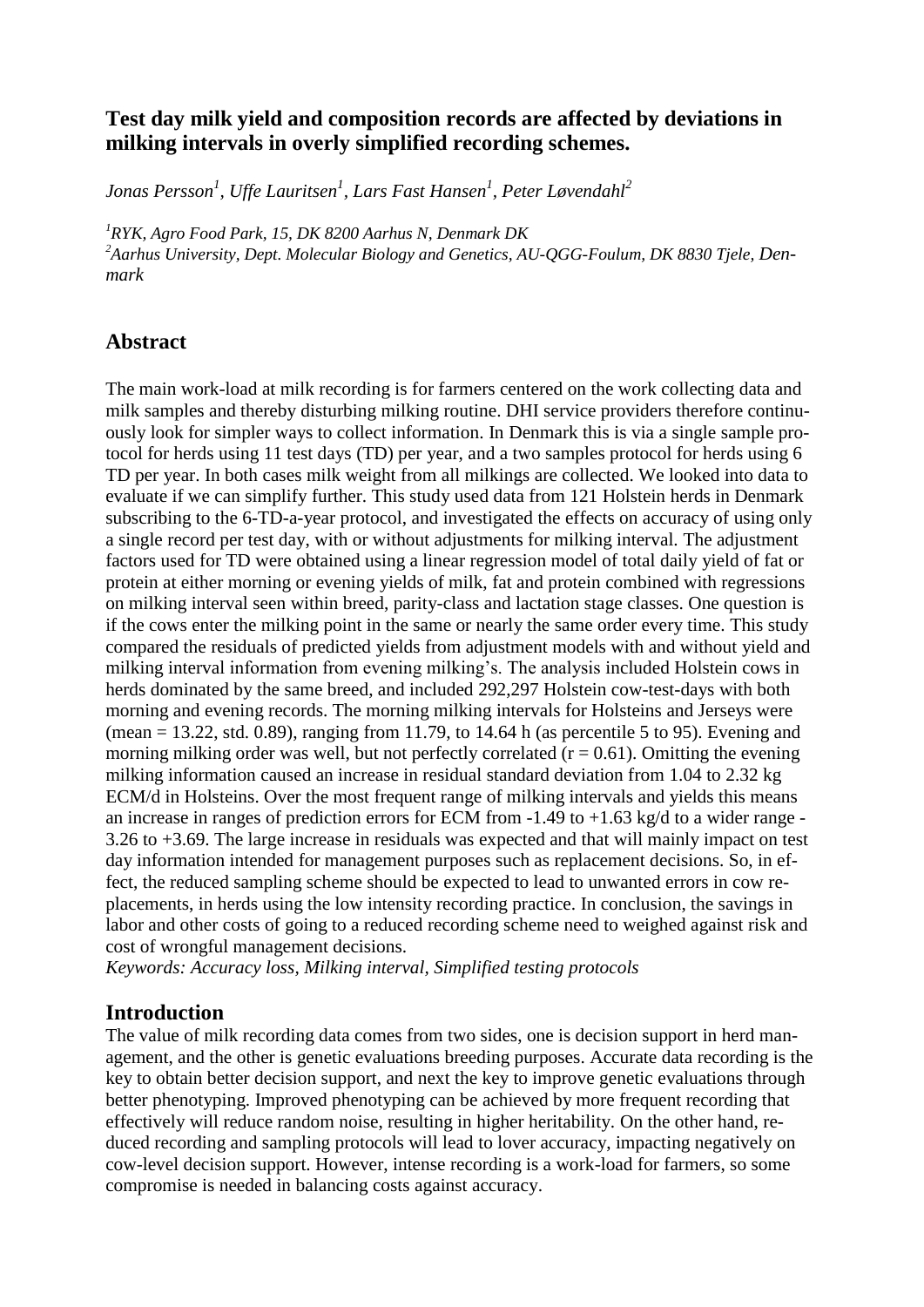Recording schemes were traditionally using an evening and a morning milking, repeated at11 test days per year. Reduced protocols has replaced this, by going to 6 test days per year, or when keeping 11 test days, have yield recorded at both milkings and sampling at only one, alternating between morning and evening. It has been suggested to simplify further to have only one recording and sampling in mornings. The consequences of having such reduced recording protocols need to be investigated with a view to provide advice to herd managers subscribing to DHI services. This aim was undertaken in a study of 2X parlor milking records of Holstein cows in Denmark. Protocols for 3X or AMS were not considered.

In current protocols for herds subscribing to 11 test days with alternating AM/PM recording, daily yield is estimated using a linear regression model using information from the milking with composition and supported by the yield and milking interval from the alternate milking. If the protocol is simplified some or all the information from the alternate (i.e. evening milking is ignored). We simulated that situation using data from herds recording and sampling from both morning and evening, by removing evening information. The consequences were assessed as the increase in residual variance with each step of simplification.

Special attention was given to milking interval because of its well-known relation to yield. However, it has been suggested that within a herd-test-day there will little variation in milking interval because cows like to be milked in a rather constant order and are consistent in other aspects of milking behavior (e.g. Berry et al. 2012; Polikarpus et al 2015; Løvendahl et al. *in press*). This aspect also required further study using commercial herd data.

### **Materials and Methods**

*DESIGN and DATA.* This study was designed as a cohort study using data from yield recording in commercial Danish dairy herds. Eligible herds had a recording scheme with six recordings per year, and milking evening and the following morning including milk sampling and analysis at both milkings. The "**Full** scheme" was defined as milk yield and analysis at PM+AM, so that a Day yield would be the sum of the two. The next schemes were reduced as follows: **X\_AM** (Morning milk+composition, with evening milk yield and milking time); **X\_PM** (Evening milk + composition and morning milk + morning milking time); **R\_cow\_int** (Morning milk + composition, with evening milking time); **R\_htd\_int** (Morning milk yield + composition, with eveving milking start time for the herd-test-day); **Simple** (Morning milk yield + composition alone). For any of the reduced protocols, yields were extrapolated to daily yields of ECM (see later).

Milk yield was measured using electronic milk meters (EMM, Tru-test Group, Auckland, New Zealand), and milk sampled directly into barcoded sample tubes. Milk samples were assayed for content of fat (fat\_b) and protein, and somatic cells at the Eurofins lab using Combifoss 4000/5000/6000 or FT+ systems (Foss Electric, Hillerød, Denmark). Data were stored at the Danish Cattle Database (SEGES, Skejby, Denmark), together with animal ID. From each milking the following was recorded: Herd\_ID, Cow\_ID, Date and time at start and end of milking, yield in Kg, Fat percentage, Protein percentage, and ECM yield. Cow\_ID information included Breed\_code, Calving date, and Calving Number (Parity). The cohort included cows of Holstein, Red Dairy Cattle, Jersey, Red Holstein, and Crossbreeds, however only Holstein herds were included in this study. Herd size was grouped in simple categories:  $\epsilon$  = 50; 51 to 100; 101 to 200; 201 to 400; 400+.

*DATA FILTERS.* Herd-test-day-sessions should have at least 21 recorded cows. Qualified data were from 121 Holstein herds, having 3359 herd-test-days, and included 33,374 cows, giving 292,297 sets of afternoon / morning milkings.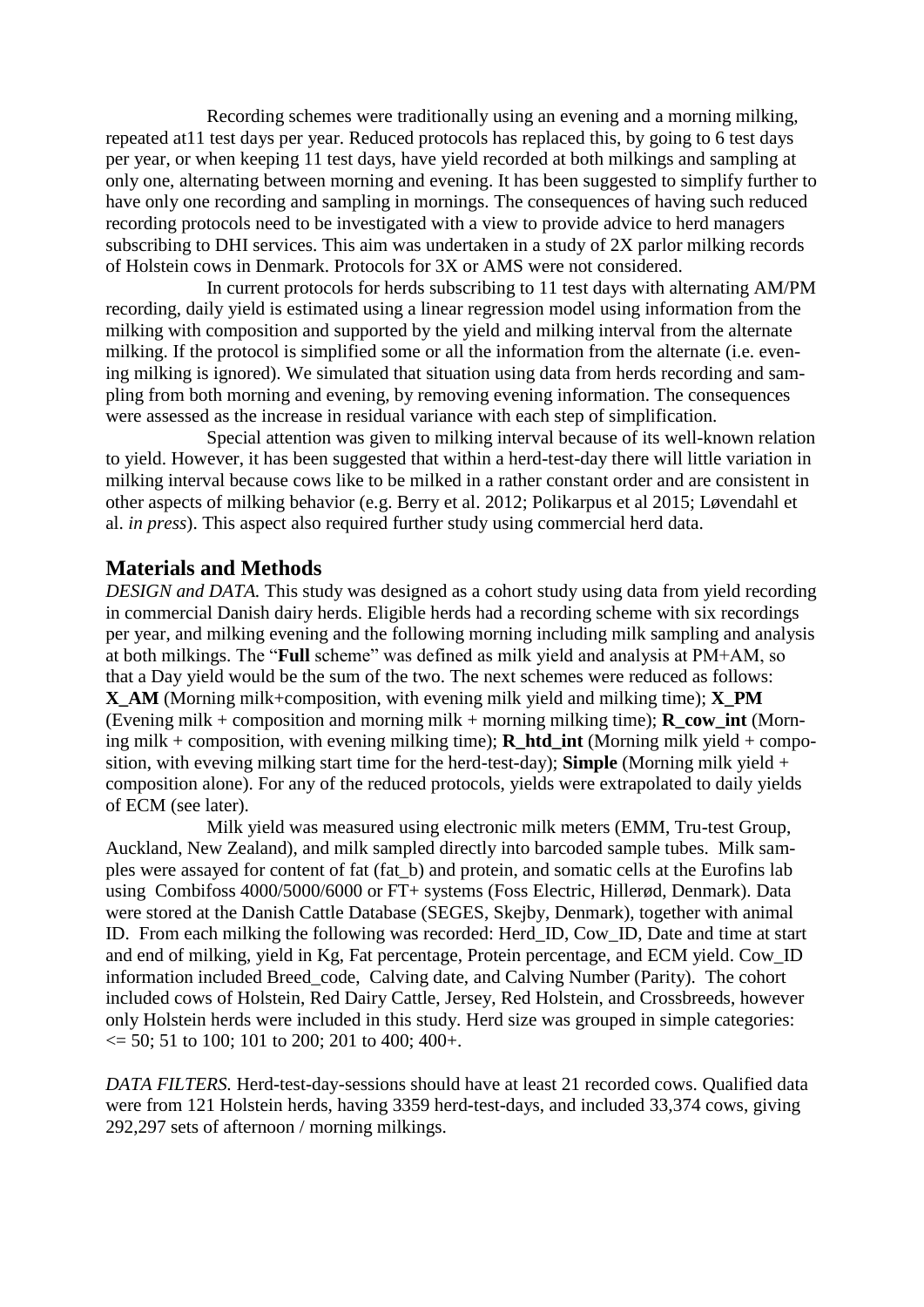*CALCULATED VARIABLES*. Using the composition, yield was expressed as Energy Corrected Milk (ECM), per milking. The intervals between afternoon and morning milkings (Milking\_interval) were obtained by subtracting the two starting times. To facilitate correlation calculations, variables were also expressed as afternoon and morning traits. Milking order was obtained from sorted starting time for each milking, and was further standardized to start at zero on the first cow and end at 1.0 for the last cow in that session.

*MODELS AND ESTIMATES.* Linear mixed models were used to analyze data using SAS software was SAS (PROC MIXED or HPMIXED; SAS Institute Inc). Milking order and milking time were analyzed as correlated traits between evening and morning (Pearson correlation). The "Extrapolation models" were made as model 1 (below, full model example morning records) and then with reduced versions by omitting information from preceding milkings.

 $ECM$   $Day$   $Kg$  = Intercept + DIM\_group + Parity\_Group\*DIM\_group  $+ b$  AM fat kg<sup>\*</sup>(Parity Group<sup>\*</sup>DIM group) + *c* AM\_milk\_kg\*(Parity\_Group\*DIM\_group) + *f* AM\_prot\_kg\*(Parity\_Group\*DIM\_group) + *g* AM\_M\_int\*( Parity\_Group\*DIM\_group) *+ d* PM\_milk\_kg\*(Parity\_Group\*DIM\_group) + *residual*.

Where DIM\_group, Parity\_group and their interactions are factors, and *b, c, d, f* and *g* are regression coefficients, for overall effects (index 1) or as interactions with the factor (index 2). The reduced model omitted AM\_milking interval and PM\_milk\_kg information.

An analysis of variance was used to estimate variance components for the full recorded ECM yield, and the various extrapolated records. To facilitate computation only first parity data were used. The extrapolated records from model 1 were obtained as predicted values, and used as input to a repeatability model:

*Y\_pred = Intercept + a\*Wilm(DIM) + b\*DIM) + Herd\_test\_day + Cow\_id(herd) + residual*

Where *a* and *b* are regression coefficients belonging to a Wilmink style lactation curve; Test-Day and Cow\_ID are random effects, with variance components  $\sigma^2_{ID}$  and  $\sigma^2_{COW}$ ; and the residual has variance  $\sigma^2$ <sub>e</sub>. Variance components were also expressed as repeatability

 $t = \sigma^2_{\text{COW}} / (\sigma^2_{\text{COW}} + \sigma^2_{\text{TD}} + \sigma^2_{\text{e}})$ , and as relative herd-test-day variability:  $c^2 = \sigma^2_{\text{TD}} / (\sigma^2_{\text{COW}} + \sigma^2_{\text{TD}} + \sigma^2_{\text{e}}).$ 

**Results and Discussion** *MILKING INTERVAL AND MILKING ORDER AND YIELD*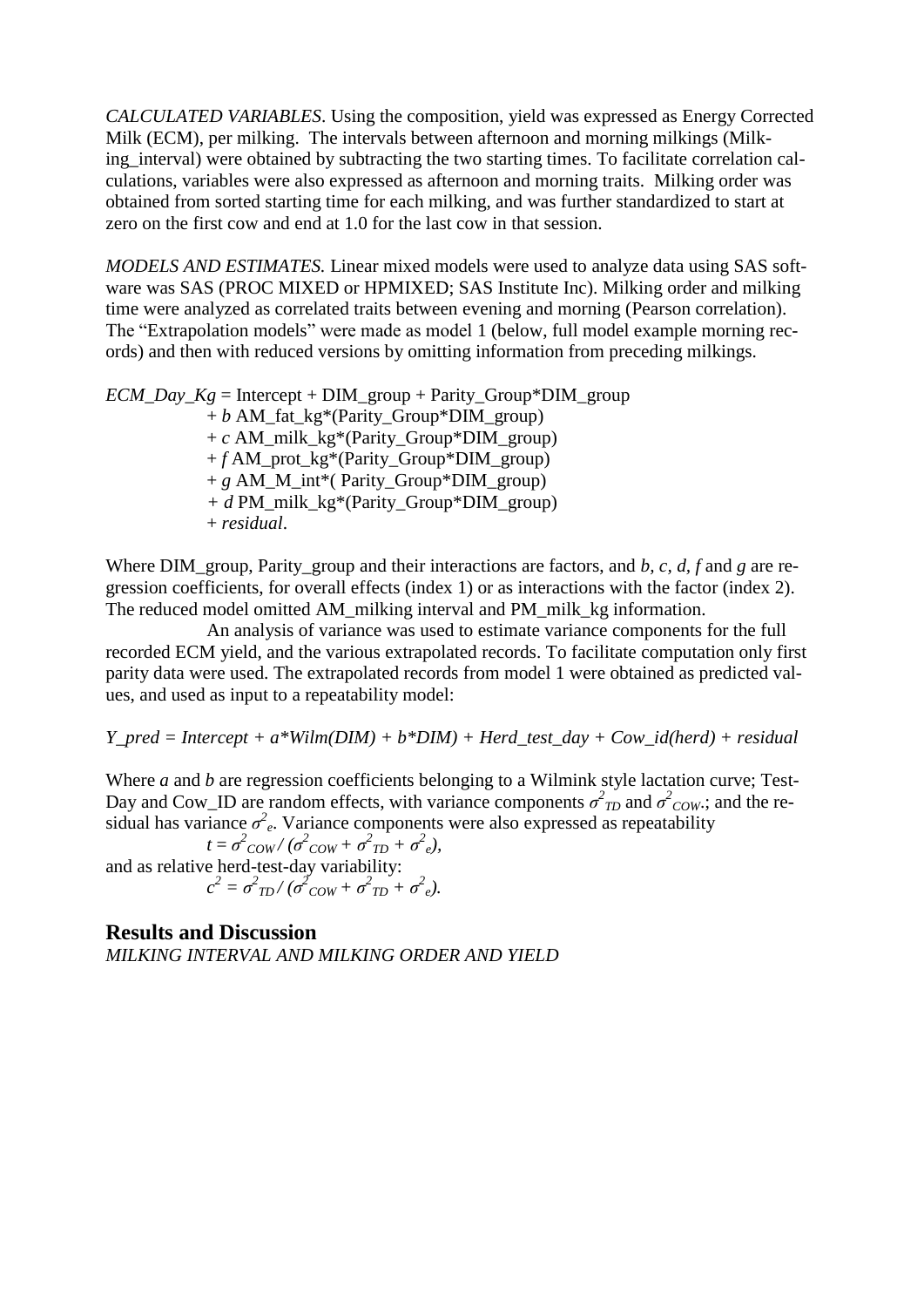

*Figure 1a, 1b.* Scatter plot of milking time in the morning against milking time at the previous evening for individual cows in two herds at actual test days.

The milking order in the morning was correlated to order at the previous evening, but not very strongly (Examples in Figures 1a, 1b), (*r* = 0.61; P < 0.001). Similarly, milking time was correlated between morning and evening  $(r = 0.63; P < 0.001)$ . A spread over  $2 - 3$  h was observed in many herds. Previous studies have shown that milking order is also somewhat correlated over longer time intervals, with repeatability estimates between 0.3 and 0.5 (Own data not shown) and potentially having a genetic background (Berry et al., 2012). Morning ECM was weakly correlated to the interval preceding the milking  $(r = 0.10; P < 0.001)$ . Milking order was almost not correlated to ECM. Thus, there is an expected positive correlation between milking interval and yield.

### *EFFECTS OF SIMPLIFIED SAMPLING PROTOCOLS*

A comparison of recording protocols with decreasing intensity is shown in Table 1, giving a number of performance parameters.

| <b>Protocols</b>           |                | <b>Full</b>      | $X_AM$  | X PM        | R_cow_int   | R htd int  | <b>Simple</b>  |  |
|----------------------------|----------------|------------------|---------|-------------|-------------|------------|----------------|--|
| Milking                    | Evening        | Y                | Y       | Y           | (time only) |            |                |  |
|                            | <b>Morning</b> | Y                | Y       | Y           | Y           | Y          | Y              |  |
| Sample                     | Evening        | F&P              |         | F&P         |             |            |                |  |
|                            | Morning        | $F\&P$           | $F\&P$  |             | F&P         | $F\&P$     | F&P            |  |
| Milking interval           |                |                  | Exact   | $24$ -Exact | Exact       | <b>HTD</b> | <i>Ignored</i> |  |
| <b>Basic data</b>          |                |                  |         |             |             |            |                |  |
| Morning interval h         |                | $13.22 \pm 0.89$ |         |             |             |            |                |  |
| $ECM$ kg/d                 |                | $29.48 \pm 7.69$ |         |             |             |            |                |  |
| <b>Extrapolation model</b> |                |                  |         |             |             |            |                |  |
| Mean                       | ECM/d          | 29.11            | 29.11   | 29.11       | 29.11       | 29.24      | 29.21          |  |
| <b>RMSE</b>                |                | $\ast$           | 1.04    | 1.15        | 2.32        | 2.41       | 2.53           |  |
| Lower                      | P 5%           | $\theta$         | $-1.49$ | $-1.49$     | $-3.26$     | $-3.52$    | $-3,74$        |  |
| Upper                      | P 95%          | $\overline{0}$   | 1.63    | 1.65        | 3.69        | 3.82       | 4.05           |  |
| Uncertainty range          |                | $\overline{0}$   | 3.12    | 3.14        | 6.95        | 7.34       | 7.79           |  |
| <b>Variance ratios</b>     |                |                  |         |             |             |            |                |  |
| Repeatability, t           |                | 0.42             | 0.41    | 0.41        | 0.38        | 0.32       | 0.30           |  |
| HerdTestDay eff. $c^2$     |                | 0.12             | 0.11    | 0.12        | 0.10        | 0.09       | 0.12           |  |

| Table 1. Defined protocols, basic data, extrapolation performance and variance component |  |
|------------------------------------------------------------------------------------------|--|
| ratios obtained from extrapolated yields.                                                |  |